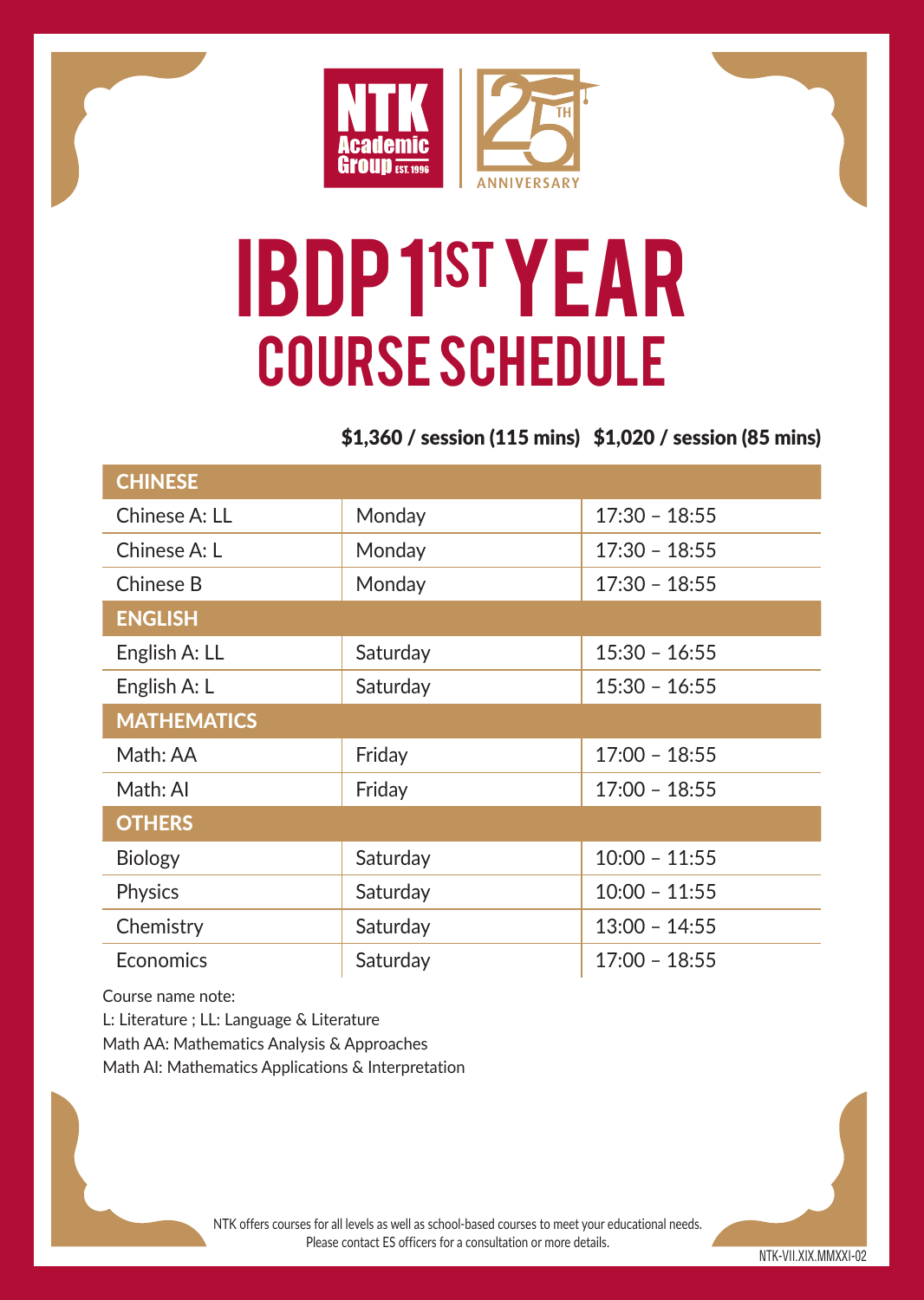

## IBDP 2nd YEAR Course Schedule

### \$1,360 / session (115 mins) \$1,020 / session (85 mins)

| <b>CHINESE</b>     |          |                 |  |
|--------------------|----------|-----------------|--|
| Chinese A: LL      | Tuesday  | $17:30 - 18:55$ |  |
| Chinese A: I       | Monday   | $17:30 - 18:55$ |  |
| Chinese B          | Tuesday  | $17:30 - 18:55$ |  |
| <b>ENGLISH</b>     |          |                 |  |
| English A: LL      | Monday   | $17:30 - 18:55$ |  |
| English A: L       | Monday   | $17:30 - 18:55$ |  |
| <b>MATHEMATICS</b> |          |                 |  |
| Math: AA           | Saturday | $17:00 - 18:55$ |  |
| Math: Al           | Saturday | $17:00 - 18:55$ |  |
| <b>OTHERS</b>      |          |                 |  |
| Chemistry          | Saturday | $10:00 - 11:55$ |  |
| <b>Biology</b>     | Saturday | $13:00 - 14:55$ |  |
| Physics            | Tuesday  | $18:00 - 19:55$ |  |
| <b>F</b> conomics  | Saturday | $15:00 - 16:55$ |  |

Course name note:

L: Literature ; LL: Language & Literature Math AA: Mathematics Analysis & Approaches Math AI: Mathematics Applications & Interpretation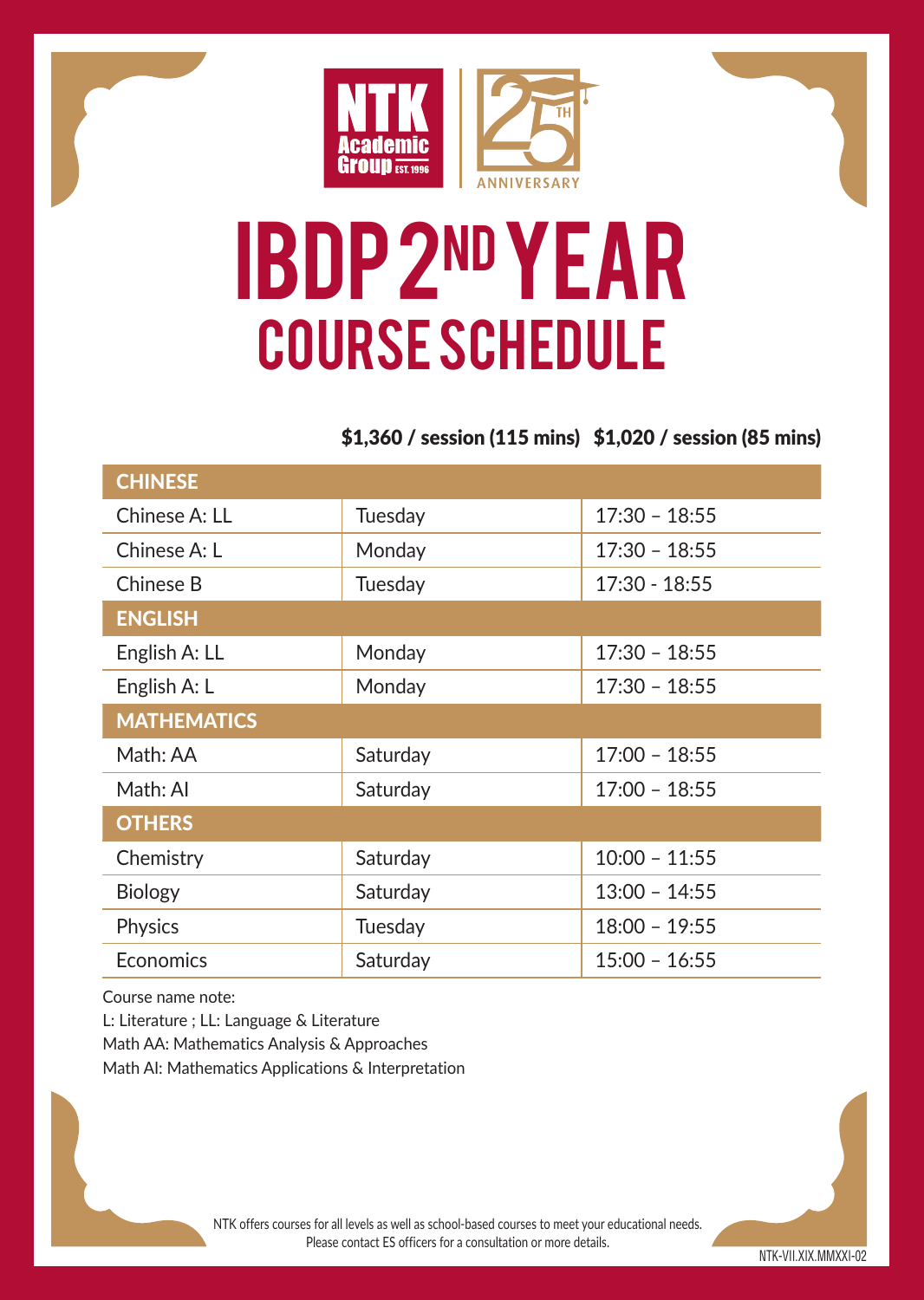

## IGCSE 1st YEAR Course Schedule

#### \$580 / session (55 mins) \$870 / session (85 mins)

| <b>CHINESE</b>           |          |                 |  |
|--------------------------|----------|-----------------|--|
| Chinese 1st language CIE | Friday   | $17:30 - 18:55$ |  |
| Chinese 2nd language CIE | Friday   | $17:30 - 18:55$ |  |
| <b>ENGLISH</b>           |          |                 |  |
| English CIE              | Saturday | $14:00 - 15:25$ |  |
| English Edexcel          | Saturday | $14:00 - 15:25$ |  |
| <b>MATHEMATICS</b>       |          |                 |  |
| <b>Mathematics</b>       | Saturday | $16:00 - 16:55$ |  |
| <b>OTHERS</b>            |          |                 |  |
| <b>Biology</b>           | Saturday | $10:00 - 10:55$ |  |
| Chemistry                | Saturday | $11:00 - 11:55$ |  |
| Physics                  | Saturday | $12:00 - 12:55$ |  |
| Economics                | Saturday | $17:00 - 17:55$ |  |
| <b>Business Studies</b>  | Monday   | $17:00 - 17:55$ |  |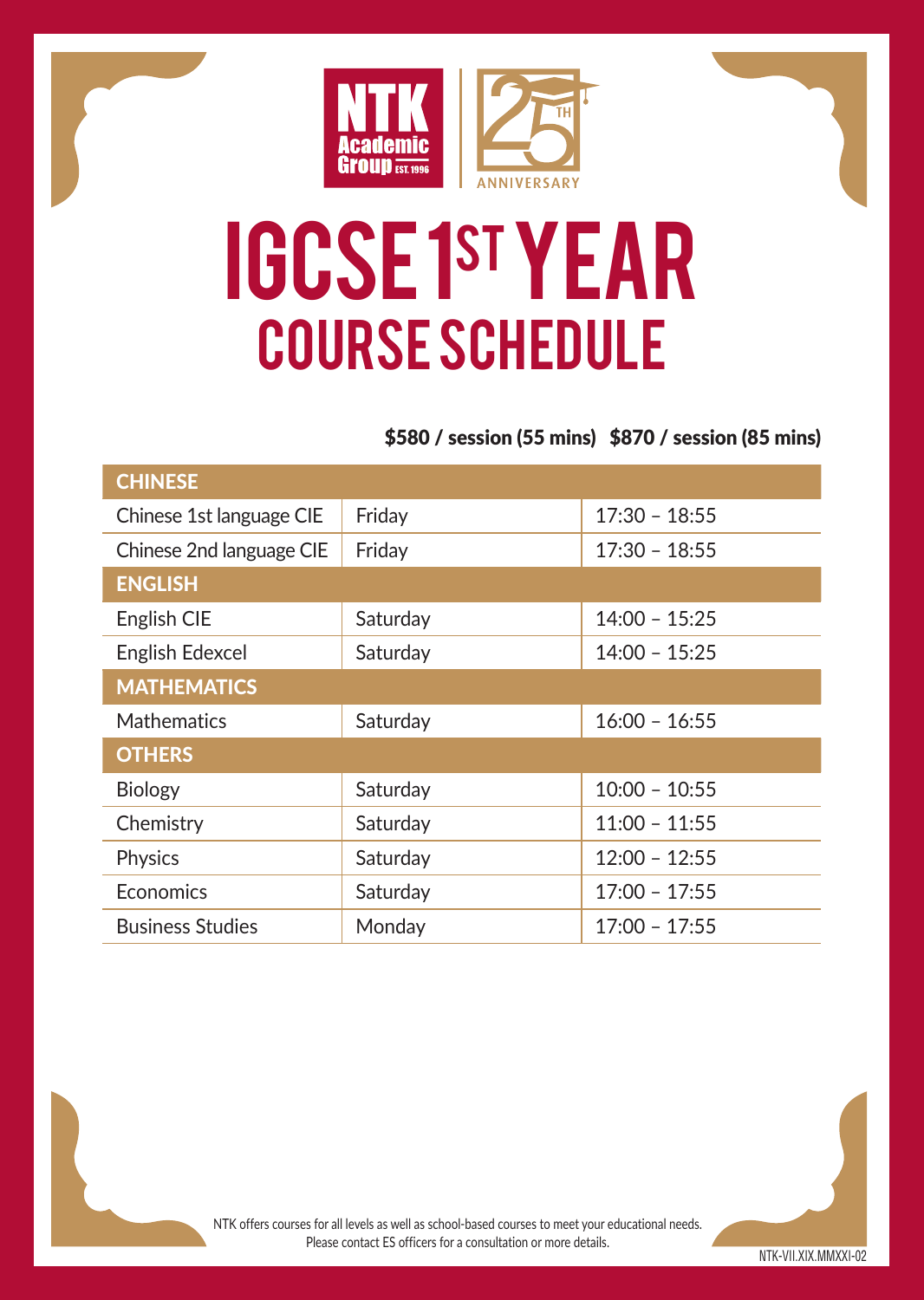

## IGCSE 2nd YEAR Course Schedule

#### \$580 / session (55 mins) \$870 / session (85 mins)

| <b>CHINESE</b>                 |          |                 |  |
|--------------------------------|----------|-----------------|--|
| Chinese 1st language CIE       | Friday   | $17:30 - 18:55$ |  |
| Chinese 2nd language CIE       | Friday   | $17:30 - 18:55$ |  |
| <b>ENGLISH</b>                 |          |                 |  |
| English CIE                    | Saturday | $14:00 - 15:25$ |  |
| English Edexcel                | Saturday | $14:00 - 15:25$ |  |
| <b>MATHEMATICS</b>             |          |                 |  |
| Additional / Further Pure Math | Saturday | $15:30 - 16:55$ |  |
| <b>OTHERS</b>                  |          |                 |  |
| Physics                        | Saturday | $10:00 - 10:55$ |  |
| <b>Biology</b>                 | Saturday | $11:00 - 11:55$ |  |
| Chemistry                      | Saturday | $12:00 - 12:55$ |  |
| Economics                      | Saturday | $17:00 - 17:55$ |  |
| <b>Business Studies</b>        | Saturday | $18:00 - 18:55$ |  |

NTK offers courses for all levels as well as school-based courses to meet your educational needs. Please contact ES officers for a consultation or more details.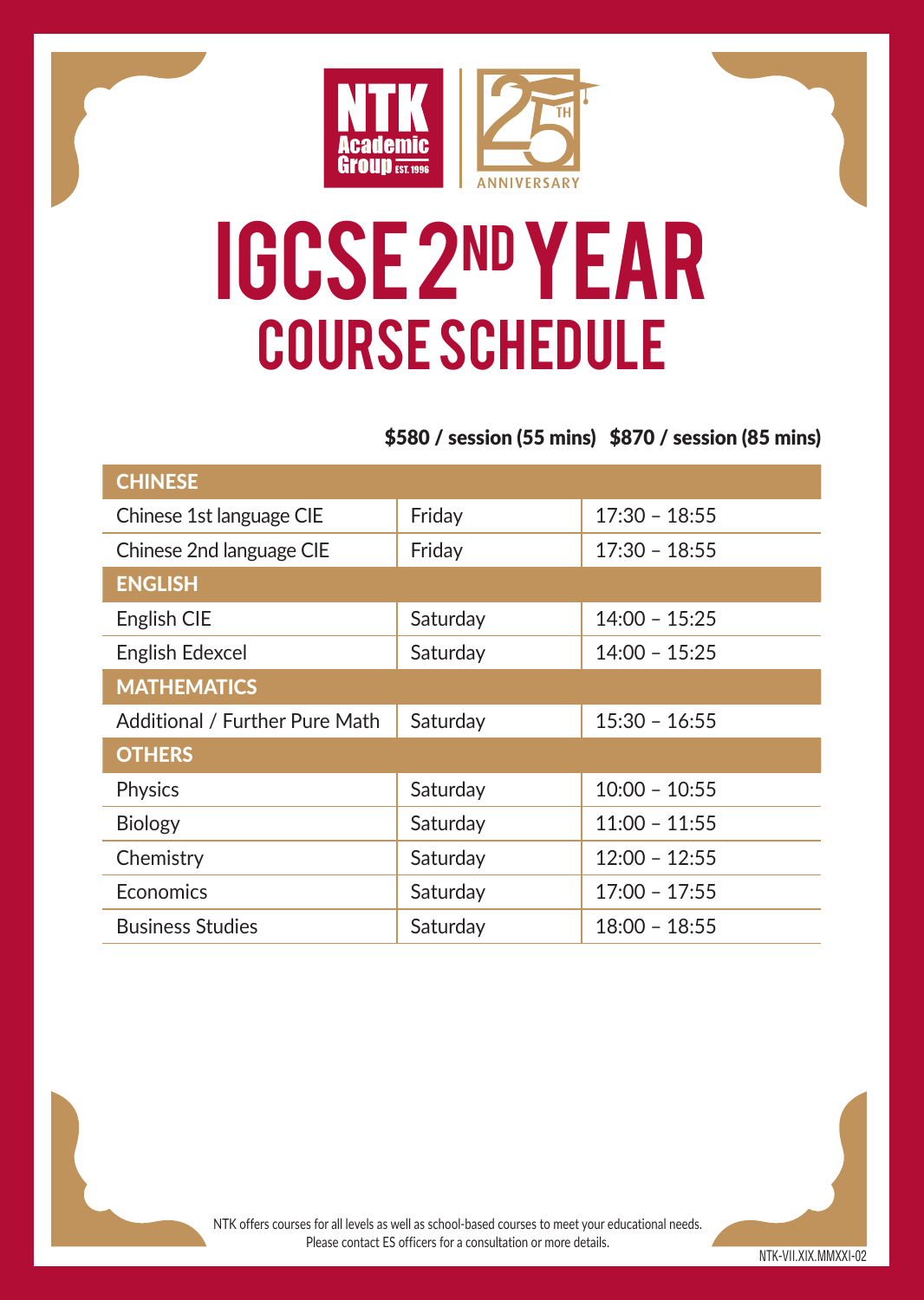

# GCEAS/GCEAL Course Schedule

#### \$1,020 / session (85 mins)

| <b>GCEAS</b>       |          |                 |
|--------------------|----------|-----------------|
| <b>Biology</b>     | Saturday | $13:00 - 14:25$ |
| Chemistry          | Saturday | $14:30 - 15:55$ |
| Physics            | Saturday | $16:00 - 17:25$ |
| <b>Mathematics</b> | Saturday | $17:30 - 18:55$ |
| <b>GCEAL</b>       |          |                 |
| <b>Biology</b>     | Saturday | $13:00 - 14:25$ |
| Chemistry          | Saturday | $14:30 - 15:55$ |
| Physics            | Saturday | $16:00 - 17:25$ |
| <b>Mathematics</b> | Saturday | $17:30 - 18:55$ |

NTK offers courses for all levels as well as school-based courses to meet your educational needs. Please contact ES officers for a consultation or more details.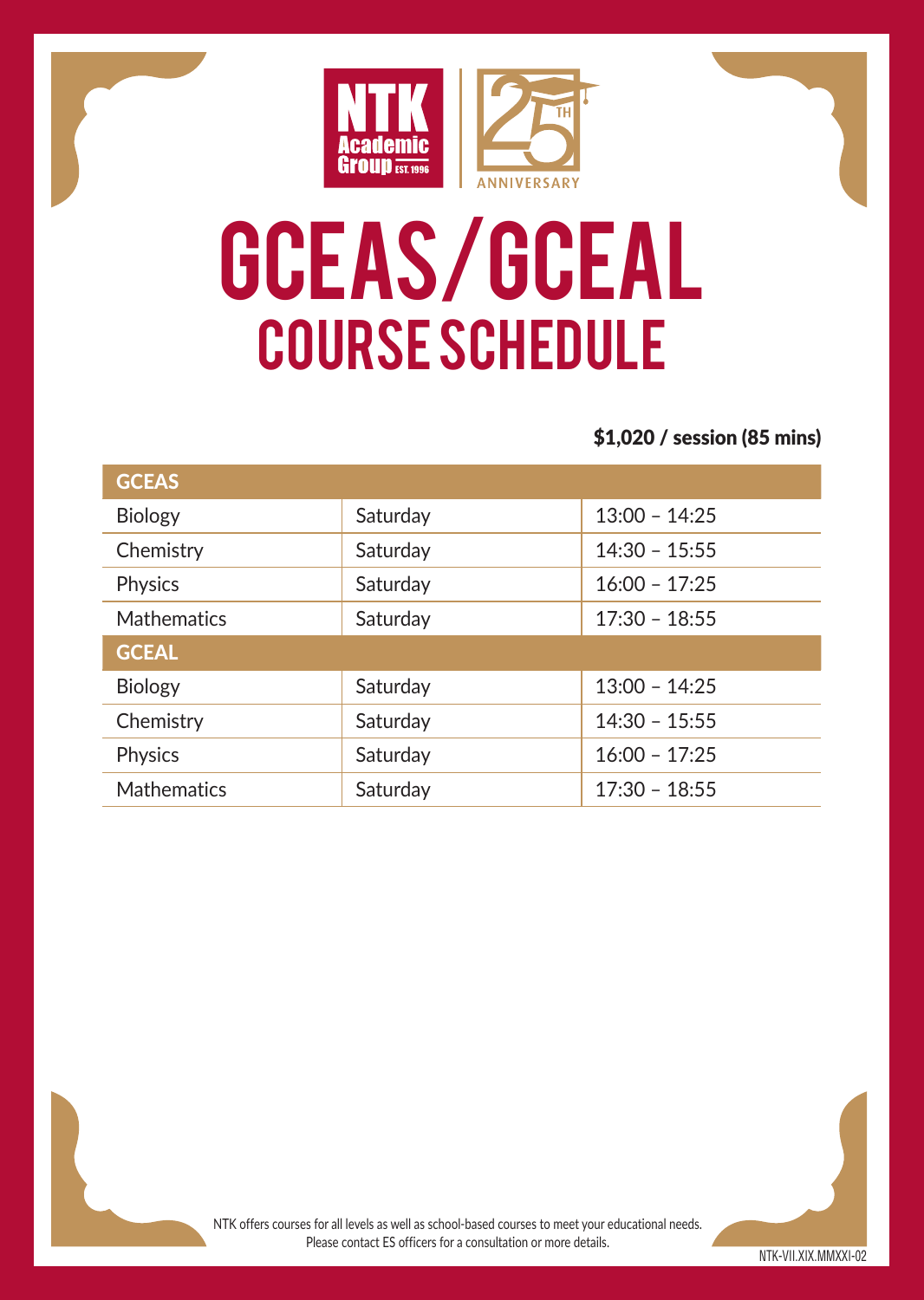

## Junior academy G3 – 4 / G5 – 6

\$780 / session

| $G3-4$                  |          |                 |  |
|-------------------------|----------|-----------------|--|
| English Language Camp   | Saturday | $10:00 - 11:25$ |  |
| Mathematics Workshop    | Saturday | $11:30 - 12:55$ |  |
| Chinese Language Camp   | Saturday | $14:00 - 15:25$ |  |
| $G5-6$                  |          |                 |  |
| Mathematics G5          | Saturday | $10:00 - 11:25$ |  |
| Mathematics G6          | Saturday | $10:00 - 11:25$ |  |
| English Language Camp   | Saturday | $11:30 - 12:55$ |  |
| English Literature Camp | Saturday | $14:00 - 15:25$ |  |
| Chinese A Language Camp | Saturdav | $15:30 - 16:55$ |  |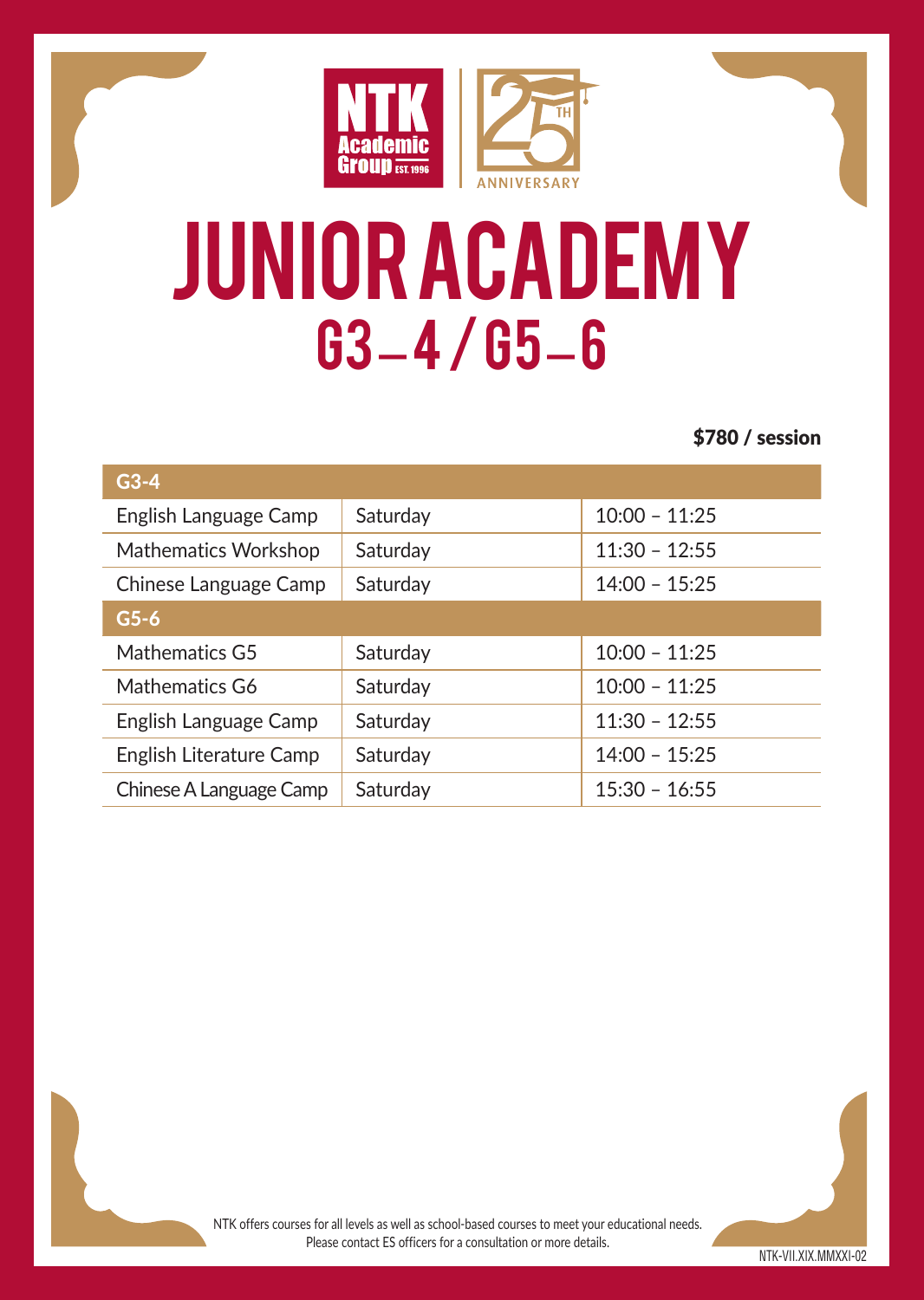

# Junior academy G7 – 8 / G9 – 10

#### \$780 / session

| $G7-8$                  |          |                 |
|-------------------------|----------|-----------------|
| English Literature Camp | Saturday | $10:00 - 11:25$ |
| Chinese A Language Camp | Saturday | $11:30 - 12:55$ |
| Mathematics G7          | Saturday | $14:00 - 15:25$ |
| Mathematics G8          | Saturday | $14:00 - 15:25$ |
| English Language Camp   | Saturday | $15:30 - 16:55$ |
| Science                 | Saturday | $17:30 - 18:55$ |

#### \$870 / session

| $G9-10$                 |          |                 |
|-------------------------|----------|-----------------|
| Chinese A Language Camp | Saturday | $10:00 - 11:25$ |
| English Literature Camp | Saturday | $11:30 - 12:55$ |
| English Language Camp   | Saturday | $14:00 - 15:25$ |
| Mathematics G9          | Saturday | $15:30 - 16:55$ |
| Mathematics G10         | Saturday | $15:30 - 16:55$ |
| Science G9              | Friday   | $17:30 - 18:55$ |
| Science G10             | Monday   | $17:30 - 18:55$ |